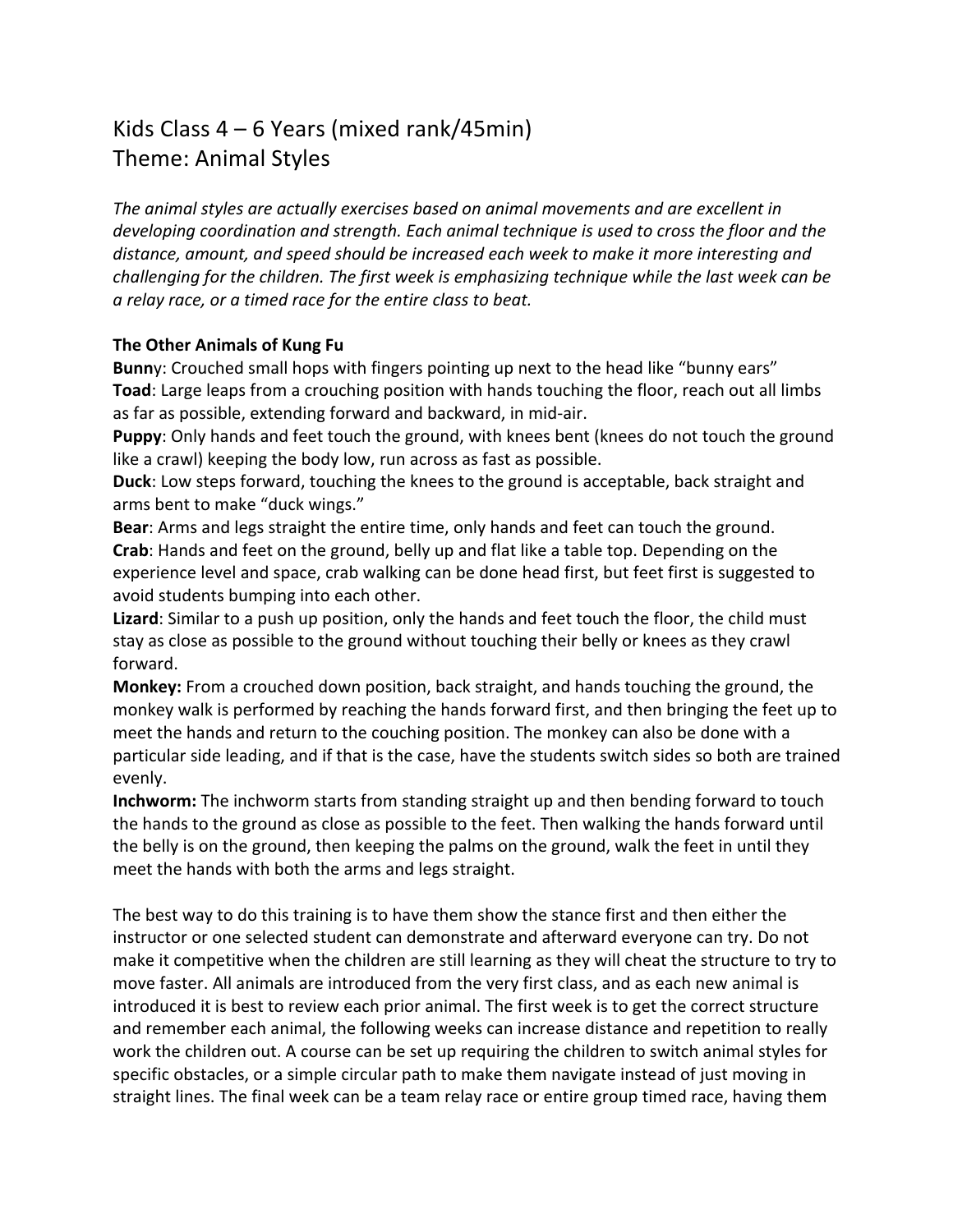improve their timing and beat their last score. The usual animals I use for the 4-6 years old class are: Bunny, Toad, Puppy, Bear, Duck and Crab. The rest can be added or substituted if the children can handle the workout or difficulty of technique.

## **Mat Chat: Respect and Bullies**

The first week, introduce or review what respect means, and how it is shown inside the school. Engage the children with guiding questions so they can contribute to the conversation instead of just having them sit and listen to you list school rules. An example of topics for Respect in the School would be: How and when to bow, and who to bow to, how to show respect to the instructors by listening, and showing respect to the school by keeping it clean and tidy. The second week continue the topic of respect and after a very quick review, engage them on how they can show respect outside the school like: Listening to their parents and doing what is asked of them the first time, listening to their teachers, and finally listening to their friends and paying attention to what they want to do too. The third week transitions from respect to identifying bullies. Begin the chat by asking them what they think makes someone a bully. There are many ways to lead this conversation, but the basics are to identify a bully as someone who hurts other people on purpose with their words or actions, and that if they a bully the first way to deal with the bully is to stay away from them, don't play with them, don't eat with them. The conversation can be even furthered from this point into specific scenarios, but that must be adapted to the class itself. The fourth and final week returns to the topic of bullies, quickly review what makes someone a bully, but then turn this concept of a bully or bad guy mindset into a more realistic perspective, steer the conversation like this: "We know that many bullies can be like... but, can our friends be bullies? ... can we be bullies?" these two questions need to be emphasized, in that "Even our good friends that we've known for a long time can become bullies, and if they do we do not have to be friends with them anymore, especially if all they do is hurt us." The last one is extremely important for the kids to hear, as it lets them know that their way of doing things and treating others is not always the right way. "We can be bullies too, if we hurt our friends or call them names, that could mean we are the actual bully." Following this statement is the most important part and question "Can bullies change?" The answer here is yes, but it depends if they want to change, and if they know they are being a bully. It takes work, but some bullies will change and become our good friends. I had a personal story to share at this point, and it worked well for the lesson, but if you don't have a personal story it's best not to make one up and just leave it there, that bullies can change if they want to.

## **Focus Groups**

Weeks 1 and 2, the groups will focus on:

- Backward Rolls
- Roundhouse Kicks for Power
- Punches for Accuracy (beginners) or Ranking Material (belt level requirements)

Weeks 3 and 4, the groups will focus on:

- Backward Rolls
- Side Kicks for Power
- Blocks (beginners) or Ranking Material (belt level requirements)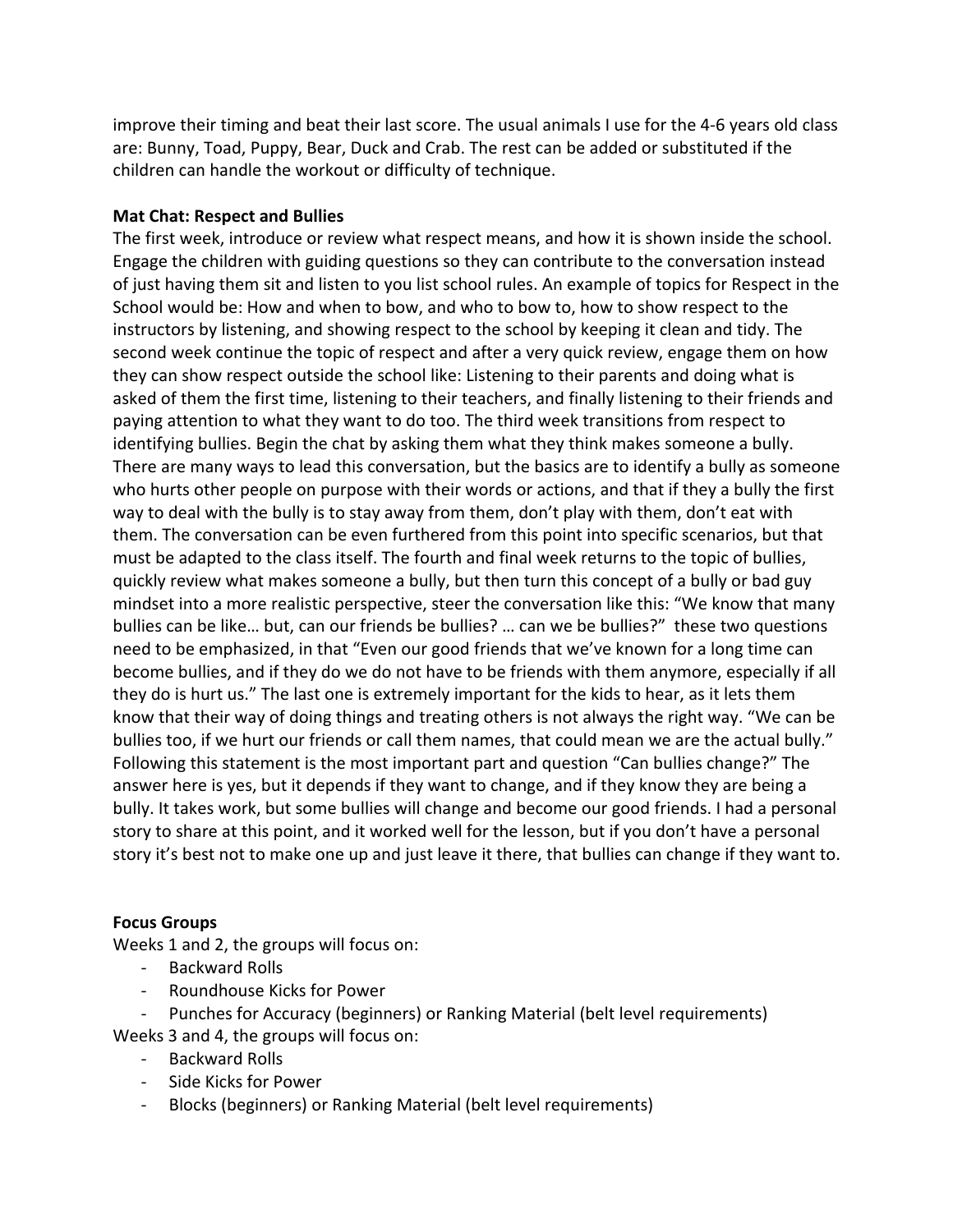### **Backward Rolls**

Backward Rolls are important whether they are a required technique in your school or not. They can help children safely recover when falling backward and develop special awareness and coordination. The difficulty of a backward roll is not being able to see where they are going and trust their technique. My typical progression would be to start week 1 by placing a soft kicking shield on the ground behind them at their heels, they cross their arms and tuck their chin, then squat straight down until they sit on the kicking shield, then I place one hand behind their neck and the other on their ankle and guide them back and over the pad. Naturally they will drop off the edge of the pad feet first which helps them end the roll in a more natural position. As they get more comfortable with the drill I will put a little more power in moving the ankles over the head resulting in a faster roll. Although it may be slightly uncomfortable, the hand behind the neck builds their awareness of staying rounded and keeping their chin tucked when moving faster. In week two I will begin the exact same way, but after the first time (or if they need an extra time with assistance) I will stop putting my hand behind their neck, but still guide the feet over. I will also start emphasizing that they need to stand up quickly into a guard stance, and after they roll and stand up I will fling the kicking shield upward to hit their guard hands (only when they are already up). If they can handle rolling back on their own without assistance I will let them do it, but I do not require it. The third week I bring a striking pad and have the student roll back over the kicking shield as before, then when they stand up I use the striking pad to tap and check their guard hands and then I will have them follow up with a strike, either a punch or a kick, having them quickly react to what I call out. The fourth and final week is similar to the third week with the striking pad to follow up, but this time we focus on what happens before the roll. I will start by tapping their crossed arms instead of saying "go" to initiate the roll. Then I will start pushing a little bit, and eventually the final phase of the drill is a light shove into the backward roll, then a quick stand up into guard position, I tap the guards to check them and then call out either a punch or kick. When students are more advanced I will remove the kicking shield.

## **Kicks for Power (Roundhouse and Side Kick)**

The main emphasis is power, and therefore perfect technique is not expected. That can be focused on in another drill or lesson. The best training aid is a small, child size free standing bag, with little to no weight in the base making it fairly easy to tip over. Start by having the students kick the pad one at a time while you support the bag from falling over. This will give you a chance to control the technique and make sure the basics are correct before moving into the power kicks. Then demonstrate a powerful kick to knock the bag over, and then give each student three chances to kick the pad over before returning back to the line. Each time they return to the front have them switch legs so both are trained evenly. This is pretty straightforward and can move fast, but the repetition is necessary for overall development so keep it moving fast and exciting and set goals like higher kicks, or 3 knockdowns in a row, or knocking it over while holding a pad above their head. Always cheer them on and encourage them to cheer each other on.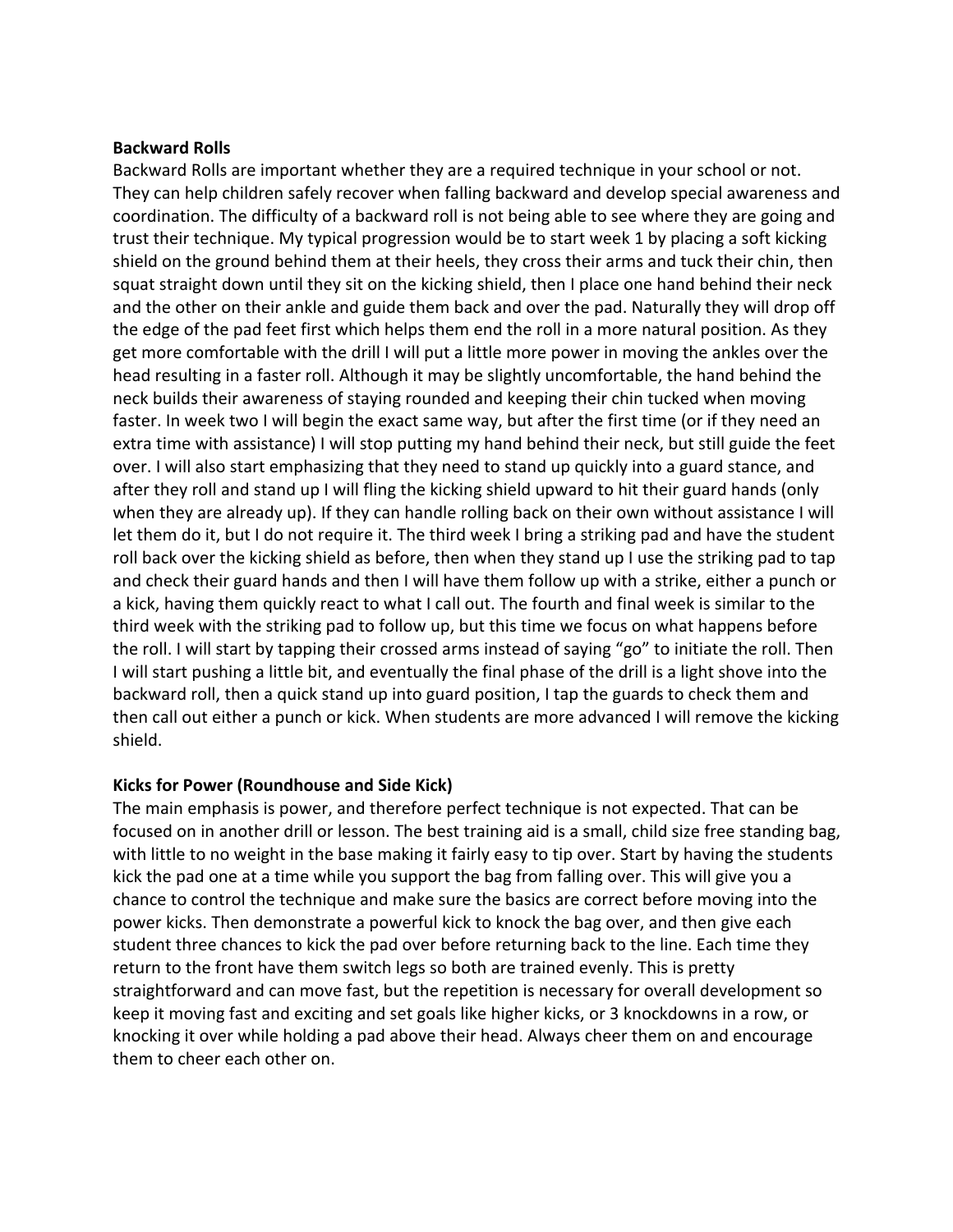## **Punching Accuracy**

Although there are a number of drills that can improve punching accuracy, the goal of this focus group is specifically geared towards the basic traditional punches, tsop (straight), jong (uppercut), kwa (backfist) and sow (hook). Each week focuses on a different punch, after all punches are reviewed. Short Foam Noodles (Pool noodles cut in half) are best used for this drill as they can be held in specific ways to correspond with each punch. For the straight punch, the short noodle can be held either parallel to the direction of the knuckles and the student can punch it several times, or it can be held pointing directly to the student becoming a smaller circular target. It should be held just tight enough that the first few punches cause it to push through your hands, and then the grip can be loosened for the student's final punch so it will fly through your hands giving them a boost of encouragement. Similarly, the noodle can be pointed at the student at face level for the uppercut, but a helpful method for accuracy is to have them hold the uppercut out after striking, then rest the edge of the foam noodle on their hand before they punch again. Pointing the foam noodle at them for the backfist can be a very difficult target for the student to strike and it is suggested that the foam noodle is held horizontal in front of them so they can get used to targeting and striking. If the student can handle it the noodle can be pointed towards them or they can try to hit the base of the noodle as explained in the straight punch part. Lastly, the noodle can be held from the bottom and point directly upward, encourage the student to strike at the top of the foam noodle for accuracy. I prefer holding the noodle from the bottom and having the free end up instead of the revers as it encourages the student to pay attention and move their hook over your arm and hand.

#### **Blocks**

When there is a requirement to know a number of blocks it is best to use each week to isolate one or two blocks rather than overwhelming the student with all blocks at once. If the students are proficient in their blocks then more freestyle drills can be introduced where they have to block unpredictable attacks, and in that I usually limit the attacks to only two directions. The goal of freestyle blocking is for them to react in time and use something, even if they use a single block against all oncoming attacks, blocking the attack, not the variety is the key to success. When focusing on a single block per week a good way to keep the student's interest as well as give them a more realistic experience is to begin with a push-back. Have the student stand feet together and arms crossed over their chest, use the pad to push them back so they quickly step to a guard stance and put their hands up, then attack with the pad for them to block. This push back will also prepare them for the push back in the backward rolling focus group and make the student a little more familiar with forward pressure.

## **Freestyle Training**

The important thing to remember about freestyle training is that it is placed at the end of class for a reason. It is not uncommon to need extra time for other scheduled elements of class which can cause the instructor to rush to cover everything in class before time runs out, and results in a mediocre class experience at best. Though freestyle training is useful in the actual skill of the student as it develops certain aspects and focuses of their training, it is not necessary in each and every class, so if the instructor needs extra time for another drill or focus, the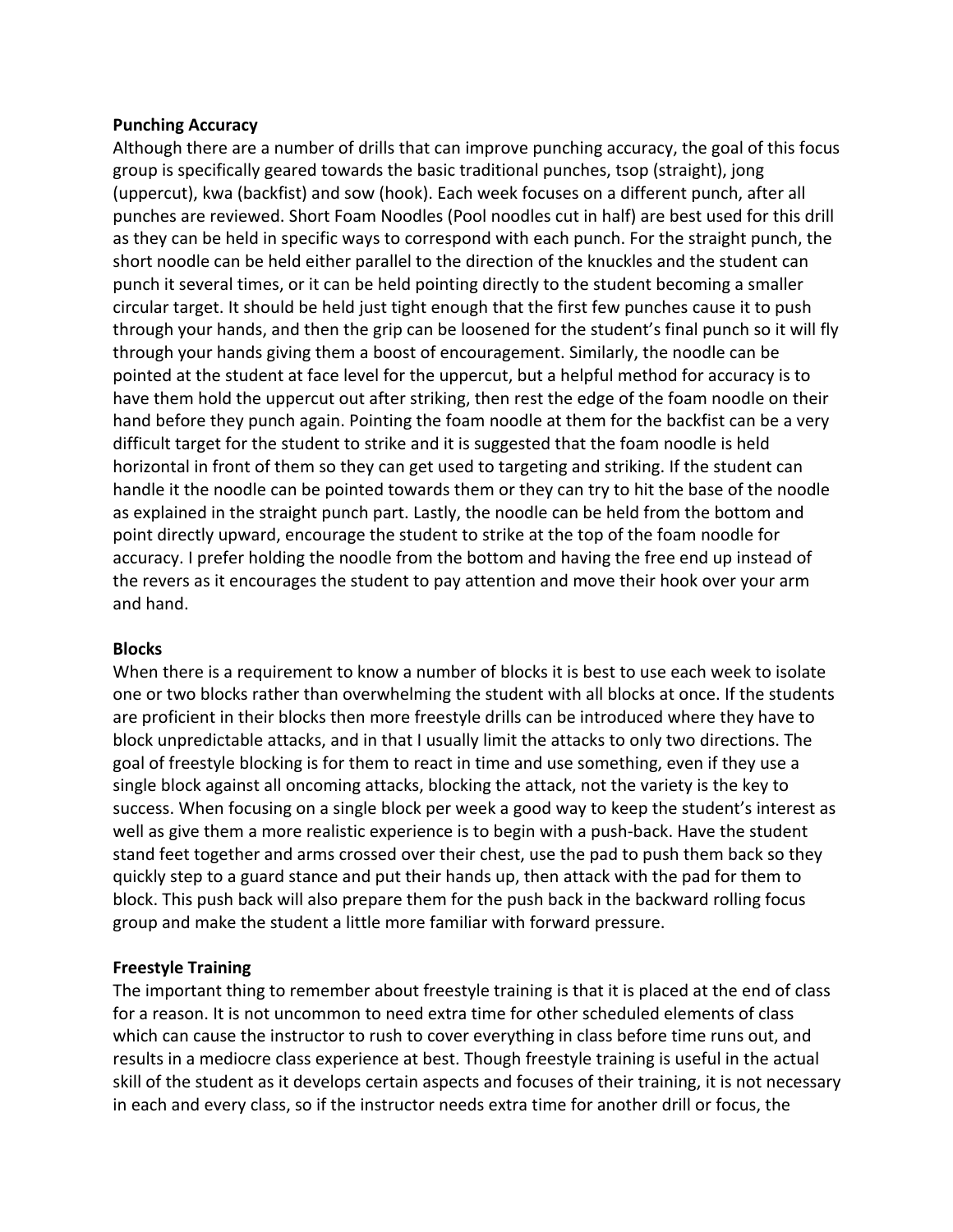freestyle training can easily be cut. On the other hand, it can be used as a support for the instructor that burns through their class at lightning speed and needs something to focus on for the last five to ten minutes. That way, there is something planned and the instructor is not put on the spot to come up with something new to fill up the time. Lastly, if the instructor innovates a new exercise or drill (that is relevant to the theme) it can be implemented during the freestyle training time.

#### **Stick Evasion**

Also known as "Duck, Jump, Slide," "Dragon's Tail," and many other names... This is a simple drill, have the students make a circle and stand in a guard stance position towards the center. Use a long pool noodle or two short ones and swing them at the students for them to either duck under, jump over, or side step to evade the weapon. The benefit of using this drill at the end of class is that it is fun and the student will always leave class on a high note, however, since it is fun and parents may be arriving to pick up their children they may see it only as a game and not martial arts. That is why it is imperative to always introduce the drill with a question, once all the students have circled up and the rules are reviewed make it a point to ask "What does this drill focus on?" and have them all answer "Reaction speed!" that will remind both students and parents that it actually has a purpose. For the best results, make your actions open and more predictable, do not make it a competition between you and the kids, they won't think you're cool just because you always catch them on the first try. In the beginning use simple one swing attacks. Making noises with corresponding strikes like "ha!" "haiii!" "rah!" will help them learn to use more than their eyes and hear that the move is being initiated. Spin the weapon around and do something fancy in between attacks, make it seem more intense than it is, but keep it fun. Lastly, competition is fine and the students can sit down when hit until the there is only one left standing. However, remember that the students that get out first are most likely the one's that need to stay in to get better at the drill, so use competition sparingly and use alternate ways to keep them motivated like having them do one push up every time they get hit, or do a couple of rounds without "outs."